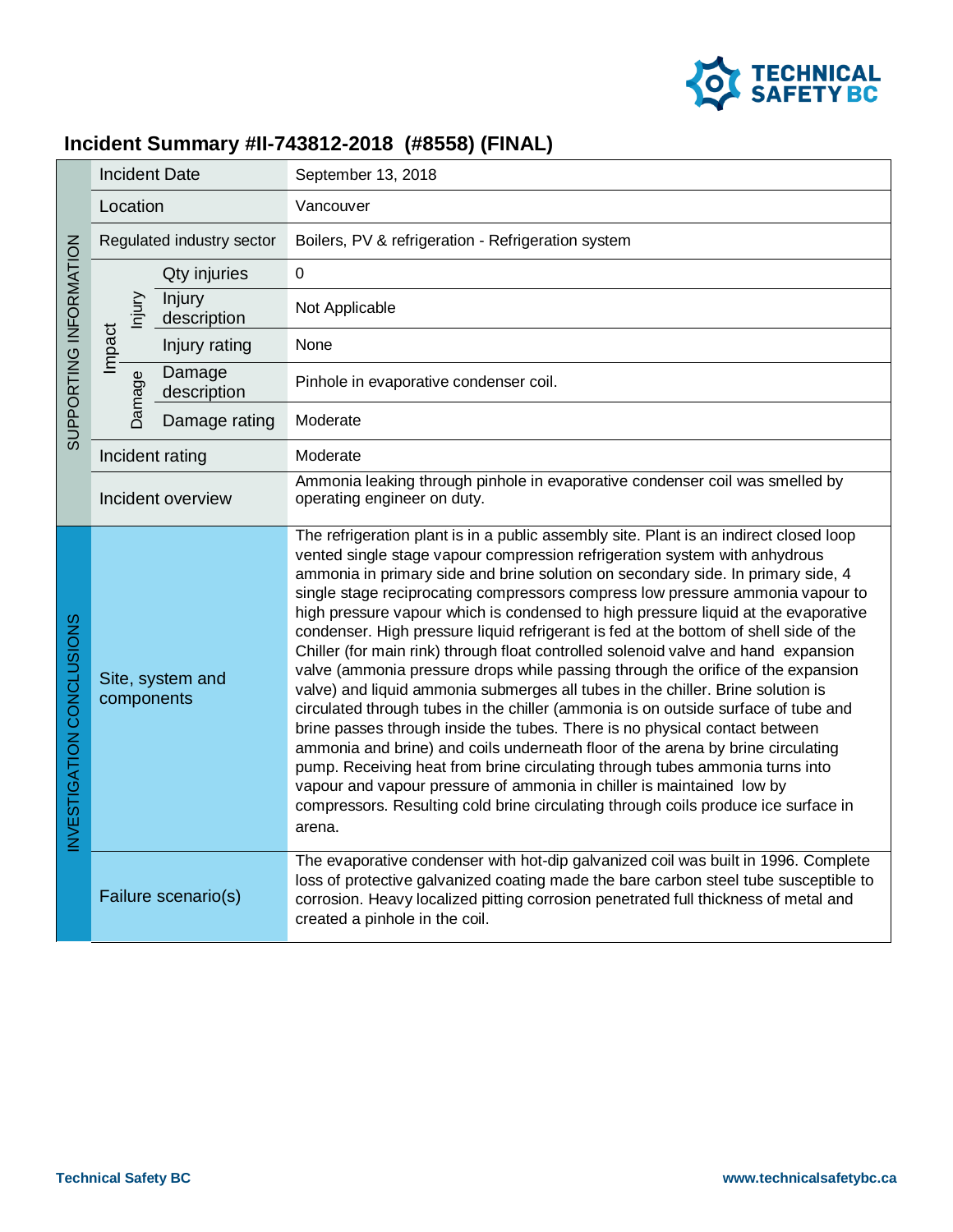

## **Incident Summary #II-743812-2018 (#8558) (FINAL)**

|                                    | People interviewed:<br>Plant Operations Manager confirmed date and time of incident. Also<br>$\bullet$<br>confirmed leak was from condenser.<br>Refrigeration mechanic (employee of Licensed Refrigeration Contractor),<br>$\bullet$<br>who attended the site, confirmed pinhole in the tube to be the source of<br>ammonia leak.                                                                                                                                                       |
|------------------------------------|-----------------------------------------------------------------------------------------------------------------------------------------------------------------------------------------------------------------------------------------------------------------------------------------------------------------------------------------------------------------------------------------------------------------------------------------------------------------------------------------|
| <b>Facts and evidence</b>          | During physical assessment of evaporative condenser on September 14, 2018, the<br>following was found:<br>No tube was found to have galvanized coating;<br>All tubes had wide spread surface corrosion and scale;<br>$\overline{\phantom{a}}$<br>Sporadic deep corrosion pits were noted on tubes;<br>Removed length of tube showed considerable loss of metal thickness at<br>corrosion pits.                                                                                          |
|                                    | Refer to the attached photographs.                                                                                                                                                                                                                                                                                                                                                                                                                                                      |
| Causes and<br>contributing factors | It is highly likely that pitting corrosion caused the pinhole and consequent ammonia<br>leak. Other likely contributing factors are as follows:<br>Wear and tear due to the age of the condenser (approximately 22 years)<br>which contributed to complete loss of protective galvanized coating;<br>Lack of effective water treatment (Water treatment was used. But presence<br>of wide spread surface corrosion and scale formation indicated water<br>treatment was not effective). |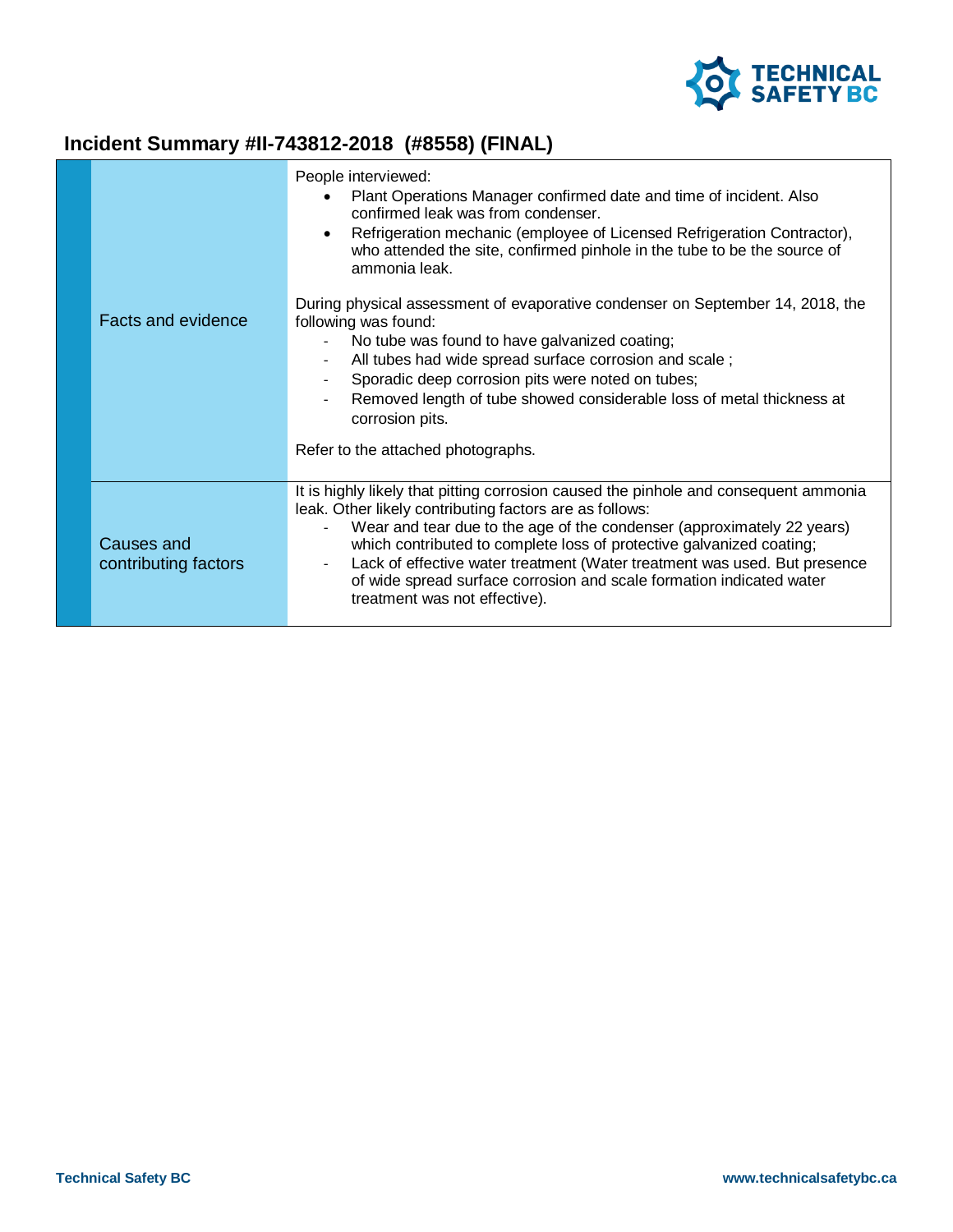



Picture of evaporative condenser coil taken from top